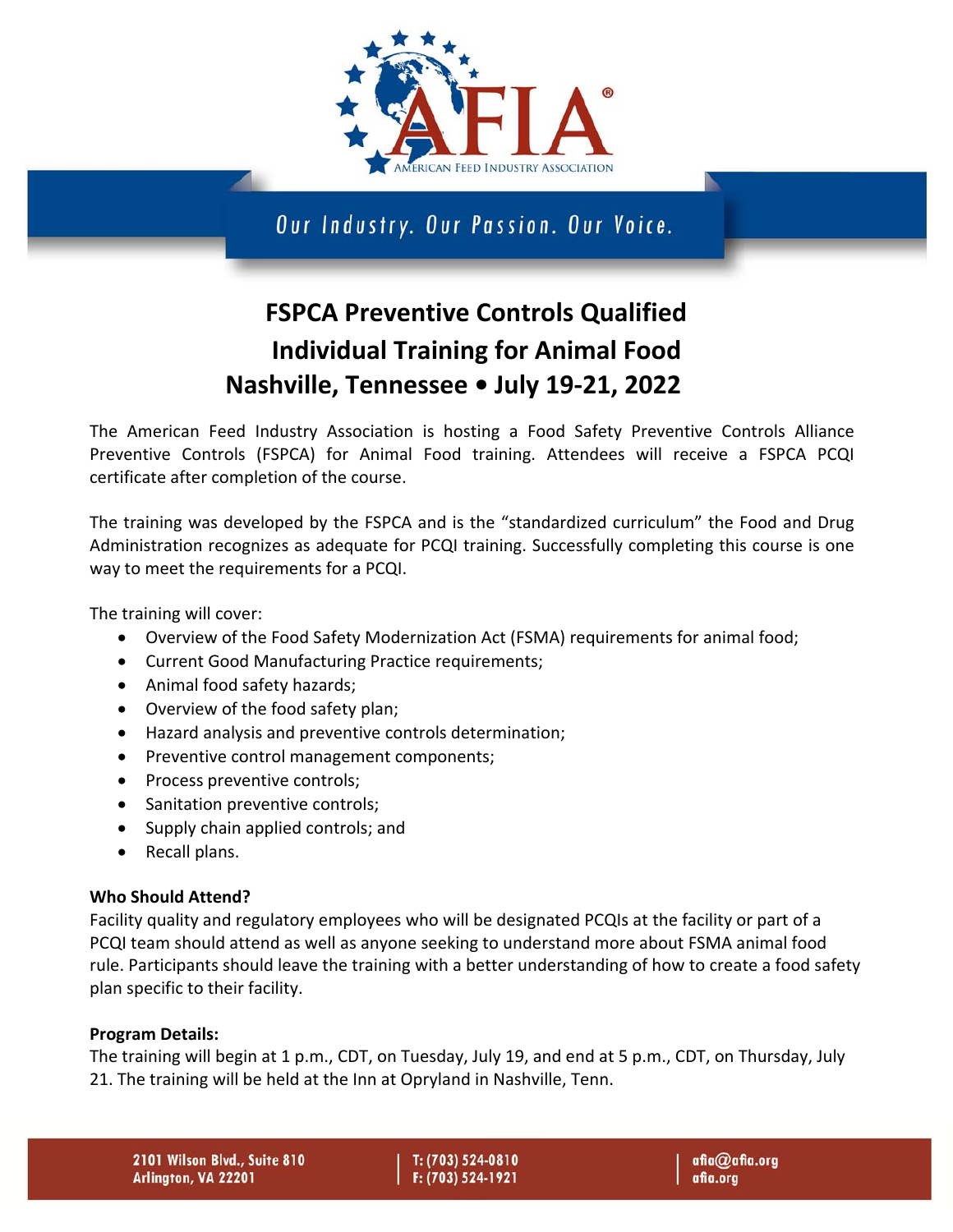

### Our Industry. Our Passion. Our Voice.

### **Dress Code:**

Dress code is business casual. In July, the average high in Nashville is 89 degrees Fahrenheit and the low is 69 degrees Fahrenheit.

### **Hotel Reservations:**

AFIA is pleased to offer registrants a limited number of hotel rooms at the Inn at Opryland at the preferred rate of \$149 (plus taxes and fees). Participants are responsible for their own hotel reservation. Reservations can be made by contacting the **Reservations Center at 1-800-901-4211**  to reserve under the group name "**American Feed Industry-PCQI 2022 Room Block**". The block is available through June 27 or until it fills up.

### **Registration Fees:**

Register online before May 10 to receive the early‐bird rate of \$675 for AFIA members or \$995 for non‐members, or mail in a registration form for \$725 for members. After May 10, register online for \$700 for members or \$1095 for non‐members or mail in a registration form for \$750 for members. After July 6, the on-site registration rate will be \$800 for members and \$1,200 for non‐members.

### **There is a 60-student maximum to this class.**

### **Speakers:**



### **Paul Davis**

Paul Davis, Ph.D., Dipl. ACAS, is AFIA's director of quality, animal food safety and education. He oversees AFIA's Safe Feed/Safe Food certification programs and the association's education and training courses that are designed to enhance the industry's ability to produce feed efficiently and safely. He also works closely with the legislative and regulatory team on issues related to the Food Safety Modernization Act and serves as the staff contact for AFIA's Quality Committee. He joined AFIA in July 2017 from Tennessee Farmers Cooperative in La Vergne, Tenn. He received a doctorate in animal sciences and master's degrees in animal science and food and resource economics from the University of Florida. He holds a bachelor's degree in agriculture from the Tennessee Technological University.

2101 Wilson Blvd., Suite 810 Arlington, VA 22201

T: (703) 524-0810 F: (703) 524-1921

afia@afia.org afia.org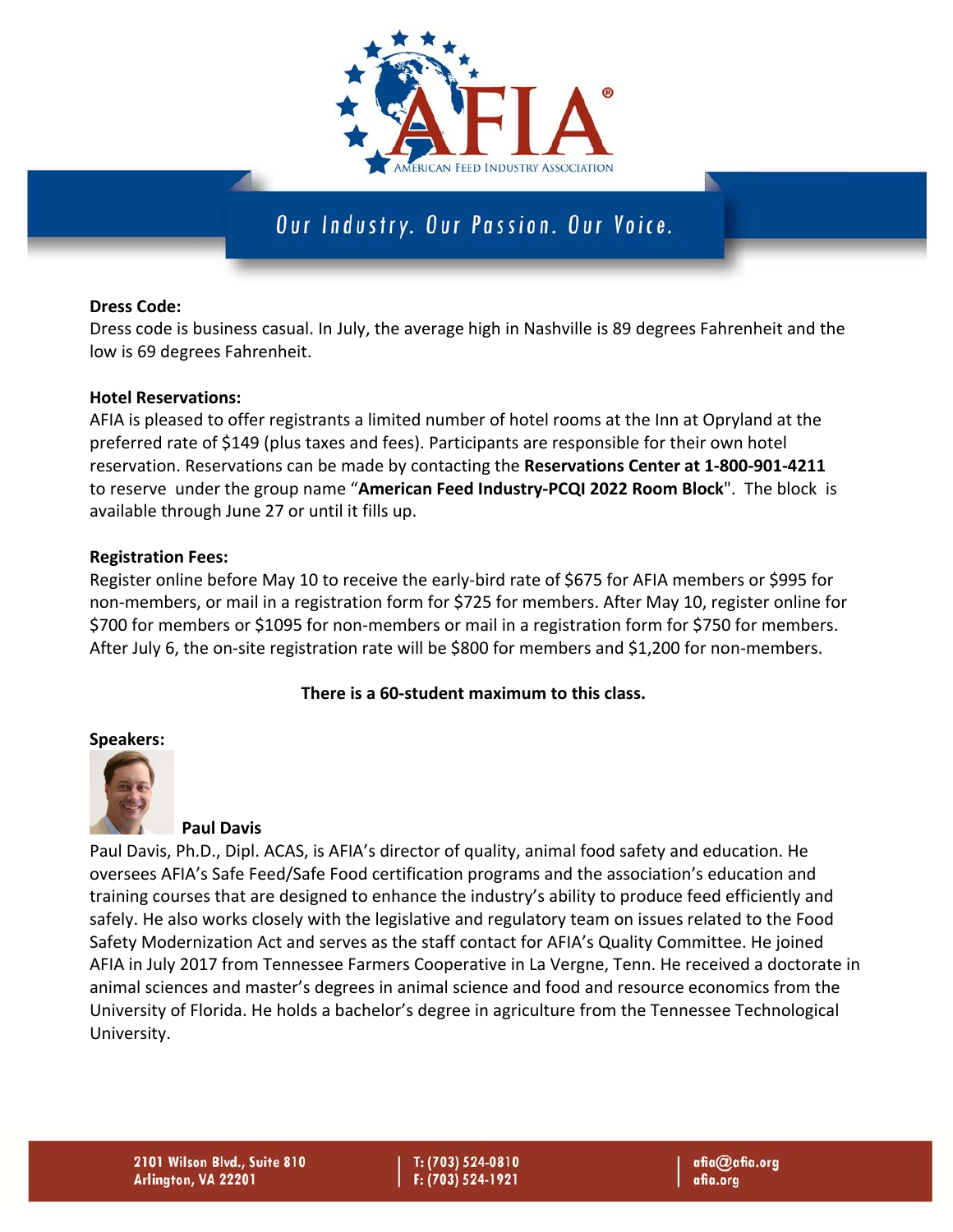

### Our Industry. Our Passion. Our Voice.



### **Gary Huddleston**

Gary Huddleston is AFIA's director of feed manufacturing and regulatory affairs. He oversees AFIA's efforts surrounding regulatory issues involving the Food and Drug Administration, Occupational Safety and Health Administration, Environmental Protection Agency and Department of Transportation. Huddleston also assists in the development and coordination of AFIA's education and training programs. Prior to joining AFIA, he worked for Southern States Cooperative, Inc., which he joined in 1984 post-graduation from Tennessee Technological University, where he received a bachelor's degree in agribusiness and economics.

### **Transportation:**

Nashville International Airport (BNA) is the closest airport to the Inn at Opryland and is eight miles away. Avis is offering a discount on car rentals for PCQI registrants through Avis Worldwide Discount (AWD) #G028647. Hertz is offering discounts for PCQI registrants through its Customer Discount Program (CDP) #1937390. One‐way taxi‐cab fares average \$25. Airport shuttles average \$19 each way and are located at the airport. Please call the airport shuttle at (615) 394‐8798 to schedule a pick up.

### **Special Needs:**

This meeting is open to all persons without regard to race, color, national origin, gender, religion, age or disability. Persons with special dietary needs, who require reasonable accommodation due to a disability, and/or who require alternative means of communication (such as Braille, large print, sign language or language interpretation) should contact Daisy Rodriguez, AFIA registrations and events specialist, at (703) 650-0144 or drodriguez@afia.org.

### **AFIA Antitrust Compliance & Confidentiality Policy:**

By registering for this event, you agree to abide by the AFIA Antitrust Compliance and Confidentiality Policy. For a copy of the policy, please visit the registration desk on‐site or contact us at afia@afia.org.

### **Additional Information:**

If you have any questions on registration, please contact Daisy Rodriguez, AFIA's registrations and events specialist at (703) 650-0144 or drodriguez@afia.org. If you have any questions on the program, please contact Gary Huddleston, AFIA director of feed manufacturing and regulatory affairs, at (703) 666‐8854 or ghuddleston@afia.org.

2101 Wilson Blvd., Suite 810 Arlington, VA 22201

T: (703) 524-0810 F: (703) 524-1921 afia@afia.org afia.org